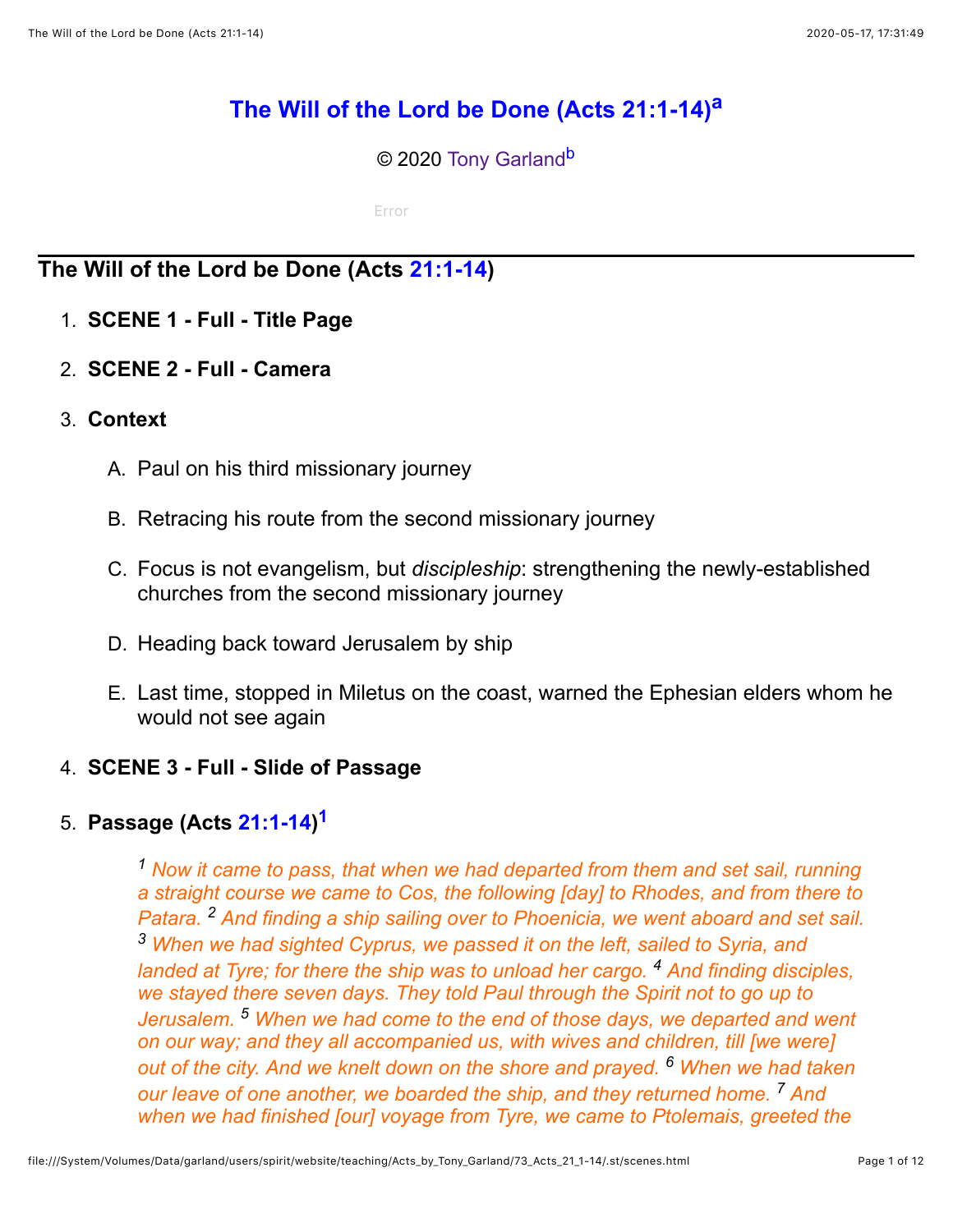*brethren, and stayed with them one day. 8 On the next [day] we who were Paul's companions departed and came to Caesarea, and entered the house of Philip the evangelist, who was [one] of the seven, and stayed with him. 9 Now this man had four virgin daughters who prophesied. 10 And as we stayed many days, a certain prophet named Agabus came down from Judea. 11 When he had come to us, he took Paul's belt, bound his [own] hands and feet, and said, "Thus says the Holy Spirit, 'So shall the Jews at Jerusalem bind the man who owns this belt, and deliver [him] into the hands of the Gentiles.'" 12 Now when we heard these things, both we and those from that place pleaded with him not to go up to Jerusalem. 13 Then Paul answered, "What do you mean by weeping and breaking my heart? For I am ready not only to be bound, but also to die at Jerusalem for the name of the Lord Jesus." 14 So when he would not be persuaded, we ceased, saying, "The will of the Lord be done."* (Acts [21:1-14](http://www.spiritandtruth.org/bibles/nasb/b44c021.htm%23Acts_C21V1))

### 6. **SCENE 4 - Full - Map of Missionary Journey**

## 7. **Map showing [end of Paul's third missionary Journey](file:///System/Volumes/Data/garland/users/spirit/website/teaching/Acts_by_Tony_Garland/73_Acts_21_1-14/.st/paul_missionary_journeys_end_of_third_modified-from-20200513194415.png)[c](#page-11-3) (blue arrows[\)2](#page-11-4)**

- <span id="page-1-1"></span><span id="page-1-0"></span>A. Continued from Miletus, to Cos, Rhodes (southeastern part of Asia), and Patara (in Lycia) — all in what we know today as southern Turkey
- B. Then, crossing the northeastern Mediterranean Sea, passing the island of Cyprus and landing in Tyre in Phoenicia.
- C. Working southward down the coast to Ptolemais and on to Caesarea Maritima
- D. At several stops: the Holy Spirit warns Paul of what lies ahead

#### 8. **SCENE 5 - Half/Half - Camera/Key Questions**

#### 9. **Passage touches on several issues I would like to highlight:**

- A. Q1 Is NT prophecy different, in regard to accuracy, than OT prophecy?
	- I. Q1B Are there NT prophets among us today?
- B. Q2 Did Paul disobey the Holy Spirit?

#### 10. **SCENE 6 - Full - Camera**

11. *Philip the evangelist . . . one of the seven* **(Acts [21:9](http://www.spiritandtruth.org/bibles/nasb/b44c021.htm%23Acts_C21V9))**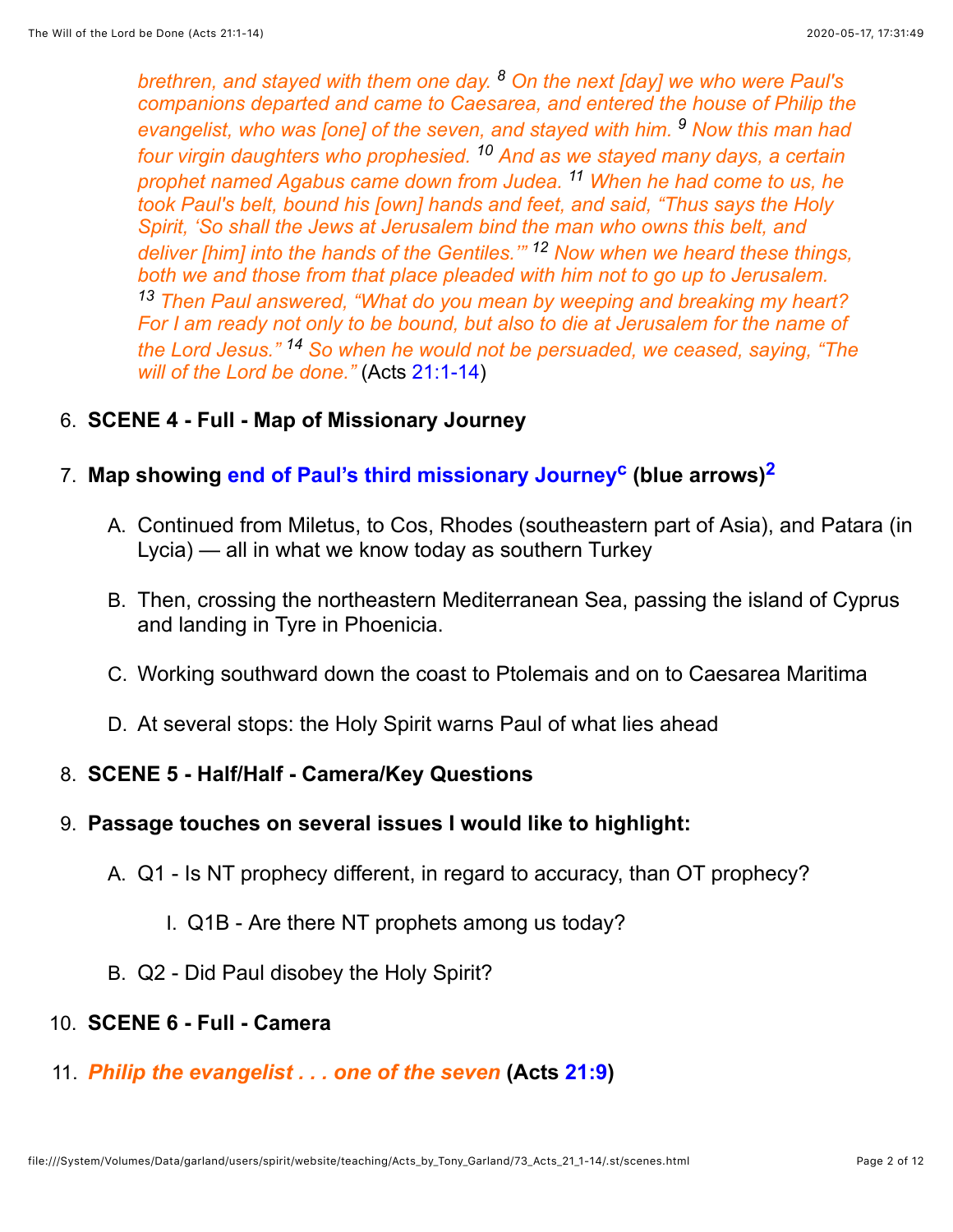- A. One of seven deacons appointed to oversee the daily distribution to widows in the early church (Acts [6:5\)](http://www.spiritandtruth.org/bibles/nasb/b44c006.htm%23Acts_C6V5)
- B. An evangelist
	- I. [Brought the gospel to Samaria, performing miracles and baptizing \(Acts 8:5-](http://www.spiritandtruth.org/bibles/nasb/b44c008.htm%23Acts_C8V5) 13)
	- II. Explained the gospel to the Ethiopian eunuch (Acts [8:26-39](http://www.spiritandtruth.org/bibles/nasb/b44c008.htm%23Acts_C8V26))
	- III. Preached in the region between Azotus northward to Caesarea Maritima, west of Samaria (Acts [8:40\)](http://www.spiritandtruth.org/bibles/nasb/b44c008.htm%23Acts_C8V40)
- C. Philip had *. . . four virgin daughters who prophesied.* (Acts [21:9](http://www.spiritandtruth.org/bibles/nasb/b44c021.htm%23Acts_C21V9))

# 12. **New Testament prophets and prophetesses**

- A. Prophesying by women in the NT
	- I. Philip's daughters, here
	- II. Anna, the aged widow who served God with fastings and prayers in the Temple (Luke [2:36](http://www.spiritandtruth.org/bibles/nasb/b42c002.htm%23Luke_C2V36))
	- III. Paul gives instructions to women who pray *or prophesy* (1Cor. [11:5](http://www.spiritandtruth.org/bibles/nasb/b46c011.htm%231Cor._C11V5))
	- IV. Jezebel, the false prophetess in the church in Thyatira (Rev. [2:20\)](http://www.spiritandtruth.org/bibles/nasb/b66c002.htm%23Rev._C2V20)
- B. Male prophets in the NT
	- I. Prophets that came from Jerusalem to Antioch—including Agabus (Acts [11:27-28](http://www.spiritandtruth.org/bibles/nasb/b44c011.htm%23Acts_C11V27))
		- a. Notice that Scripture declares Agabus' earlier prophecy to be accurate

*. . . Agabus, stood up and showed by the Spirit that there was going to be a great famine throughout all the world, which also happened in the days of Claudius Caesar.* (Acts [11:27](http://www.spiritandtruth.org/bibles/nasb/b44c011.htm%23Acts_C11V27))

- II. At Antioch, we met with with Judas and Silas who are said to be prophets (Acts [15:32](http://www.spiritandtruth.org/bibles/nasb/b44c015.htm%23Acts_C15V32))
- III. The Church is said to be built upon the foundation of the apostles and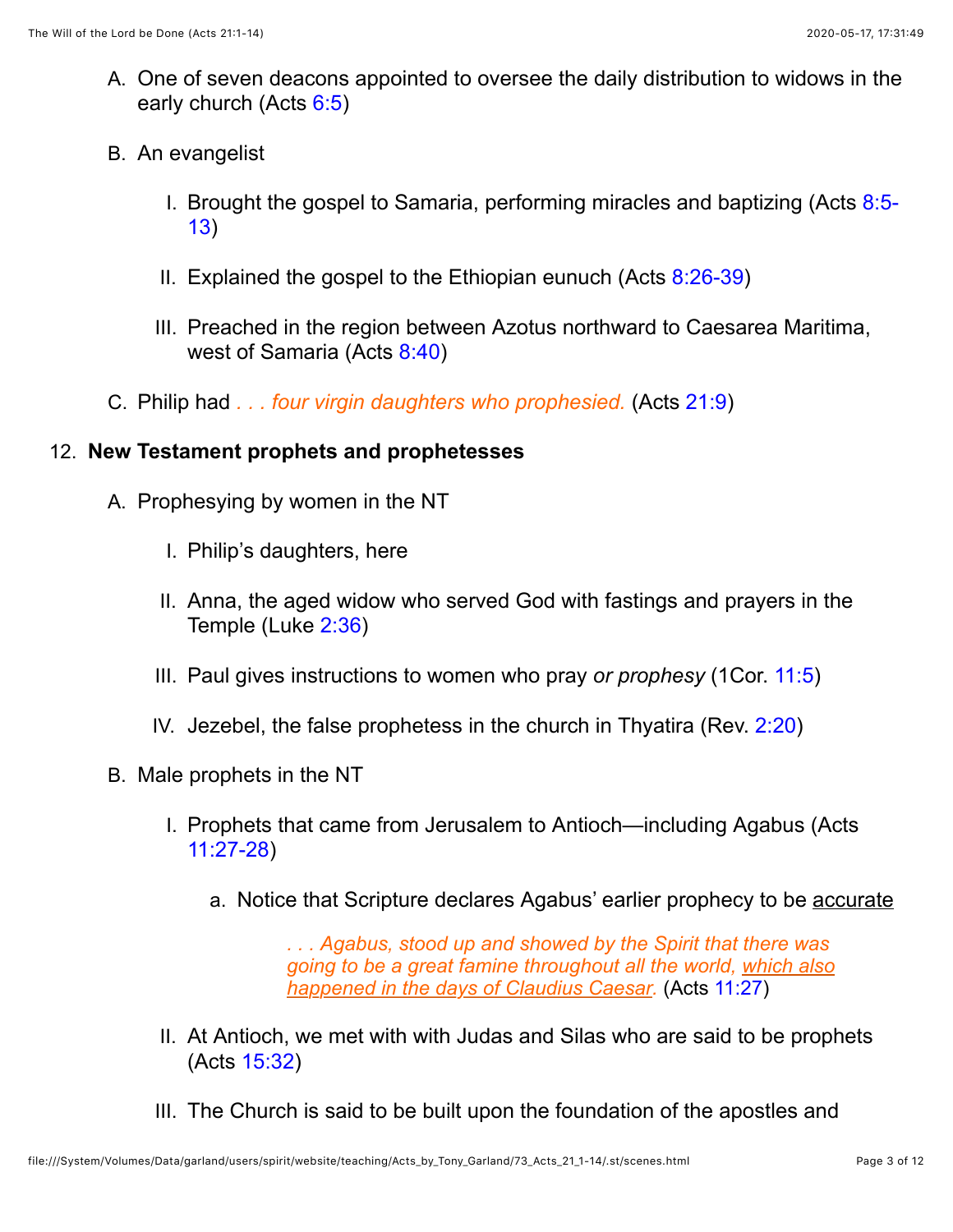prophets (Eph. [2:20\)](http://www.spiritandtruth.org/bibles/nasb/b49c002.htm%23Eph._C2V20)

- a. The word order suggests that NT prophets are in view
- b. Ephesians [3](http://www.spiritandtruth.org/bibles/nasb/b49c003.htm%23Eph._C3V1) confirms that these are NT prophets

<span id="page-3-0"></span>*4 by which, when you read, you may understand my knowledge in the mystery of Christ), 5 which in other ages was not made known to the sons of men, as it has now been revealed by the Spirit to His holy apostles and prophets* (Eph. [3:4-5](http://www.spiritandtruth.org/bibles/nasb/b49c003.htm%23Eph._C3V4))

- c. Note: apostles and prophets are associated with the foundation of the Church
- d. When did the Church begin: on the Day of Pentecost (Acts [2](http://www.spiritandtruth.org/bibles/nasb/b44c002.htm%23Acts_C2V1))
	- i. See presentation 6: The Birth of the Church (Acts  $2:1-4$ )<sup>[d](#page-11-5)</sup>
- e. How often is a foundation laid?
- IV. When Jesus ascended, He gave apostles, prophets, evangelists, pastors and teachers (Eph. [4:11](http://www.spiritandtruth.org/bibles/nasb/b49c004.htm%23Eph._C4V11))
- C. The gift of prophecy (Rom. [12:6;](http://www.spiritandtruth.org/bibles/nasb/b45c012.htm%23Rom._C12V6) 1Cor. [12:10,](http://www.spiritandtruth.org/bibles/nasb/b46c012.htm%231Cor._C12V10)[28](http://www.spiritandtruth.org/bibles/nasb/b46c012.htm%231Cor._C12V28); [13](http://www.spiritandtruth.org/bibles/nasb/b46c012.htm%231Cor._C12V13); [14\)](http://www.spiritandtruth.org/bibles/nasb/b46c012.htm%231Cor._C12V14)

#### 13. **Q1 - Is NT prophecy different, in regard to accuracy, than OT prophecy?**

- A. Was Agabus' prediction concerning Paul accurate?
- B. SCENE 7 Full Wayne Grudem Quote
- C. Not according to Wayne Grudem

Agabus prophesied that the Jews at Jerusalem would bind Paul and "deliver him into the hands of the Gentiles," a prediction that was nearly correct but not quite: the Romans, not the Jews, bound Paul (v. 33; also 22:29), and the Jews, rather than delivering him voluntarily, tried to kill him and he had to be rescued by force (21:32). The prediction was not far off, but it had inaccuracies in detail that would have called into question the validity of any Old Testament prophet. On the other hand, this text could be perfectly well explained by supposing that Agabus had had a vision of Paul as a prisoner of the Romans in Jerusalem, surrounded by an angry mob of Jews. His own interpretation of such a "vision" or "revelation" from the Holy Spirit would be that the Jews had bound Paul and handed him over to the Romans, and that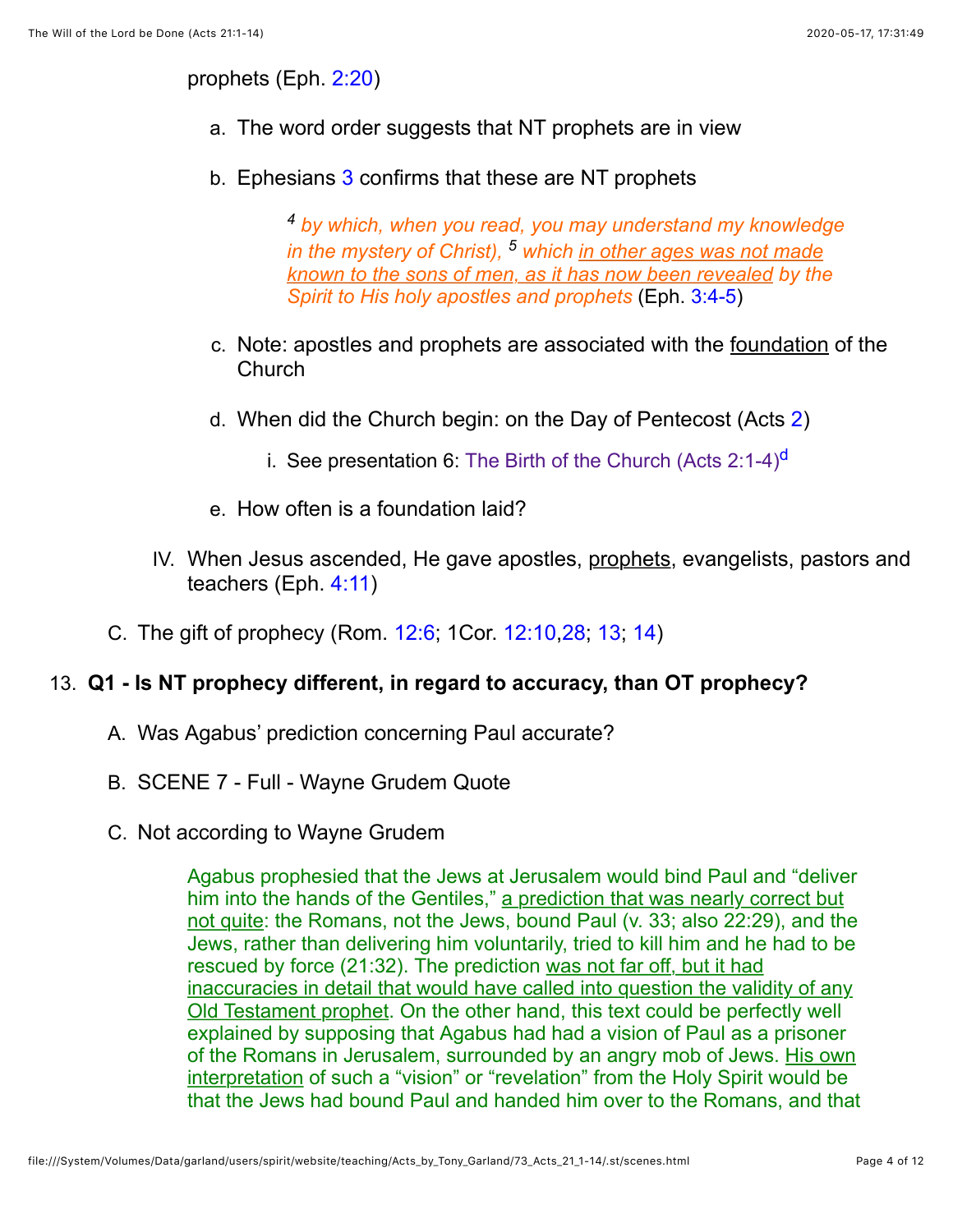<span id="page-4-0"></span>is what Agabus would (somewhat erroneously) prophesy. This is exactly the kind of fallible prophecy that would fit the definition of New Testament congregational prophecy proposed above—reporting in one's own words something that God has spontaneously brought to mind. $3$ 

- I. "A prediction that was nearly correct, but not quite"
- II. "Not far off, but had inaccuracies"
- III. Agabus was in error, it was "his own interpretation"
- IV. "fallible prophecy"
- D. SCENE 8 Full Camera
- E. Grudem's view:
	- I. Grudem is arguing for *errant* "congregational prophecy", but notice that this is even worse: the text declares Agabus *to be* a prophet, not just exercising the NT gift.
	- II. Grudem here declares that we should accept as New Testament prophecy truth by the Spirit subsequently marred by human error. His view of the work of the Spirit in prophecy is akin to those with a low view of Scripture who maintain in must be errant because it came through fallen humans.
	- III. Reporting, in one's own (mistaken) words something "that God has spontaneously brought to mind."
	- IV. So how can it be determined where truth ends and error begins? If prophet A can't declare accurately, who else has the ability to determine what part is true and what part error? Prophet B who has the same admixture problem?
		- a. Proponents of faulty "NT prophecy" would have us think this is what Paul meant in his instructions to the Church at Corinth

*Let two or three prophets speak, and let the others judge.* (1Cor. [14:29](http://www.spiritandtruth.org/bibles/nasb/b46c014.htm%231Cor._C14V29))

b. Is this saying that prophetic truth must be dissected from "prophetic error" by a majority vote? An errant prophet gives his "best guess," a kind of "sanctified hunch," and then other errant prophets figure out where he went right and where he went wrong? What if prophet B and C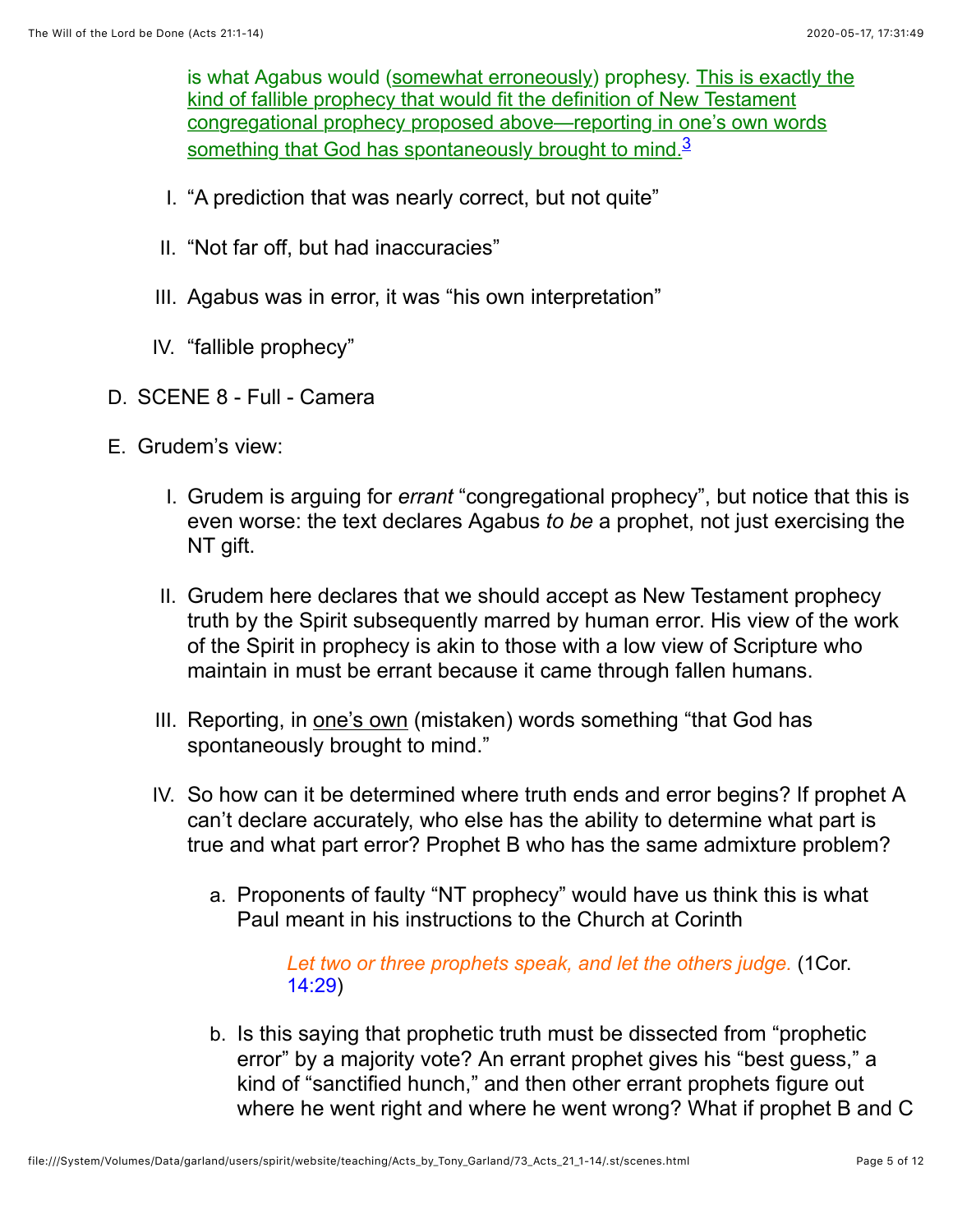disagree? How can it be known whether they are similarly in error? What if they disagree about which parts are true and which parts are erroneous?

- c. Or is this about judging the overall NT gift—whether its source was of the Spirit or not? A go/no-go evaluation rather than teaching that NT prophecy is going to be an admixture of truth and error? Similar to evaluating OT prophecy—is what this guy said true or erroneous?
- d. Does the Spirit of Truth give truth in such a way that it can be obscured by passing through an errant channel?
	- i. Jesus said, *. . . when He, the Spirit of truth, has come, He will guide you into all truth . . .* (John [16:13](http://www.spiritandtruth.org/bibles/nasb/b43c016.htm%23John_C16V13))
	- ii. How well did the Spirit of Truth communicate through inscripturated (written) revelation? 100% accuracy
	- iii. It is inconsistent to accept errant prophecy by the Spirit while upholding Scriptural inerrancy by the same Spirit — both delivered through the same faulty human vessels?
- F. Is this the best explanation? New-testament prophecy is "different," than in the Old Testament, even "errant"?
	- I. Agabus took Paul's belt, bound his own hands and feet, and said, "Thus says the Holy Spirit, 'so shall the Jews at Jerusalem bind . . .'"
		- a. Does Paul have to be bound *with a belt*? Both *hands and feet*? With Paul's *own belt*?
		- b. That's how Agabus enacted the event—if any of these details differ in any way, should we then conclude Agabus to be in error?
	- II. Is there another, better way of understanding what the Spirit has predicted?
		- a. The Spirit is simply indicating that Paul will be captured/restrained *because* of the Jews and wind up delivered into control of the Romans.
			- i. This is akin to saying a king captured a city when it was under his *authority* by his *command* and his *troops*, but the king himself was not necessarily directly involved.
			- ii. *And as they [the Romans] bound him with thongs, Paul said to the centurion who stood by, "Is it lawful for you to scourge a man who is a Roman, and uncondemned?"* (Acts [22:25](http://www.spiritandtruth.org/bibles/nasb/b44c022.htm%23Acts_C22V25))
				- Why was he bound by the Romans, to find out why *. . . they [the*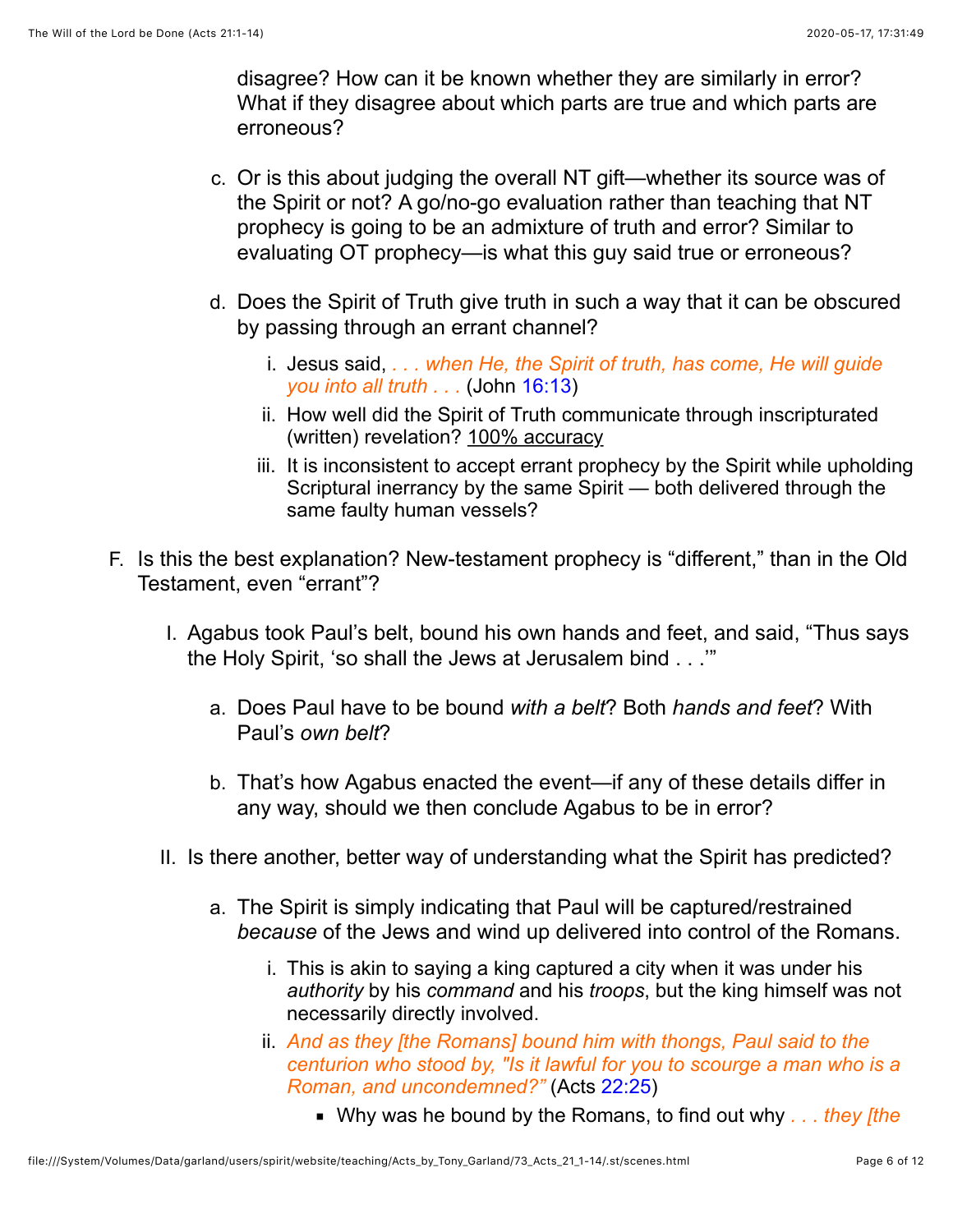*Jews] shouted so against him.* (Acts [22:24](http://www.spiritandtruth.org/bibles/nasb/b44c022.htm%23Acts_C22V24))

- iii. *But after two years Porcius Festus succeeded Felix; and Felix, wanting to do the Jews [from Jerusalem] a favor, left Paul bound.* (Acts [24:27](http://www.spiritandtruth.org/bibles/nasb/b44c024.htm%23Acts_C24V27))
- iv. Notice how Paul later describes what happened, *For these reasons the Jews seized me in the temple and tried to kill me.* (Acts [26:21\)](http://www.spiritandtruth.org/bibles/nasb/b44c026.htm%23Acts_C26V21)
- G. SCENE 9 Half/Half Camera/Gary Gilley Quote
- H. Gary Gilley, in a review of the book, "The Fallible Prophets of New Calvinism"

<span id="page-6-0"></span>There are three convincing arguments against Grudem's views that Agabus gave a partially false prophecy to Paul. (1) Contrary to Grudem, the Apostle Paul was in fact delivered to his captors despite the will of the Jewish mob. (2) Contrary to Grudem, the Apostle Paul was delivered to his captors by legal compulsion. (3) Apparently unknown to Grudem, the Apostle Paul was willingly delivered by the Jews in spite of Roman jurisprudence (p. 92). [Gary E. Gilley, *Review of: 'The Fallible Prophets of New Calvinism'* by Michael John Beaslev<sup>1[4](#page-11-7)</sup>

- I. What is the motivation behind Grudem's view?
	- I. Trying to gain acceptance for the inability of today's self-proclaimed "prophets," or those who claim to have the "gift of prophecy" to make accurate predictions.
	- II. Undercutting the requirement that prophecy, which finds it source in the Holy Spirit, "the Spirit of Truth" (John [14:17](http://www.spiritandtruth.org/bibles/nasb/b43c014.htm%23John_C14V17); [15:26](http://www.spiritandtruth.org/bibles/nasb/b43c015.htm%23John_C15V26); [16:13\)](http://www.spiritandtruth.org/bibles/nasb/b43c016.htm%23John_C16V13), necessarily be 100% accurate.
	- III. The motivation is essentially the same as the modern-tongues movement when claiming that tongues are not known languages: the inability to produce the same phenomenon today as the early Church in Acts
- J. SCENE 10 Full Camera
- K. Q1B Are there prophets among us today?
	- I. Objectively—aside from whatever the Scriptures reveal—we would have to answer a resounding, "NO!"
	- II. [My Pentecostal background.]
	- III. More important than our experience, we have the scriptural indication that the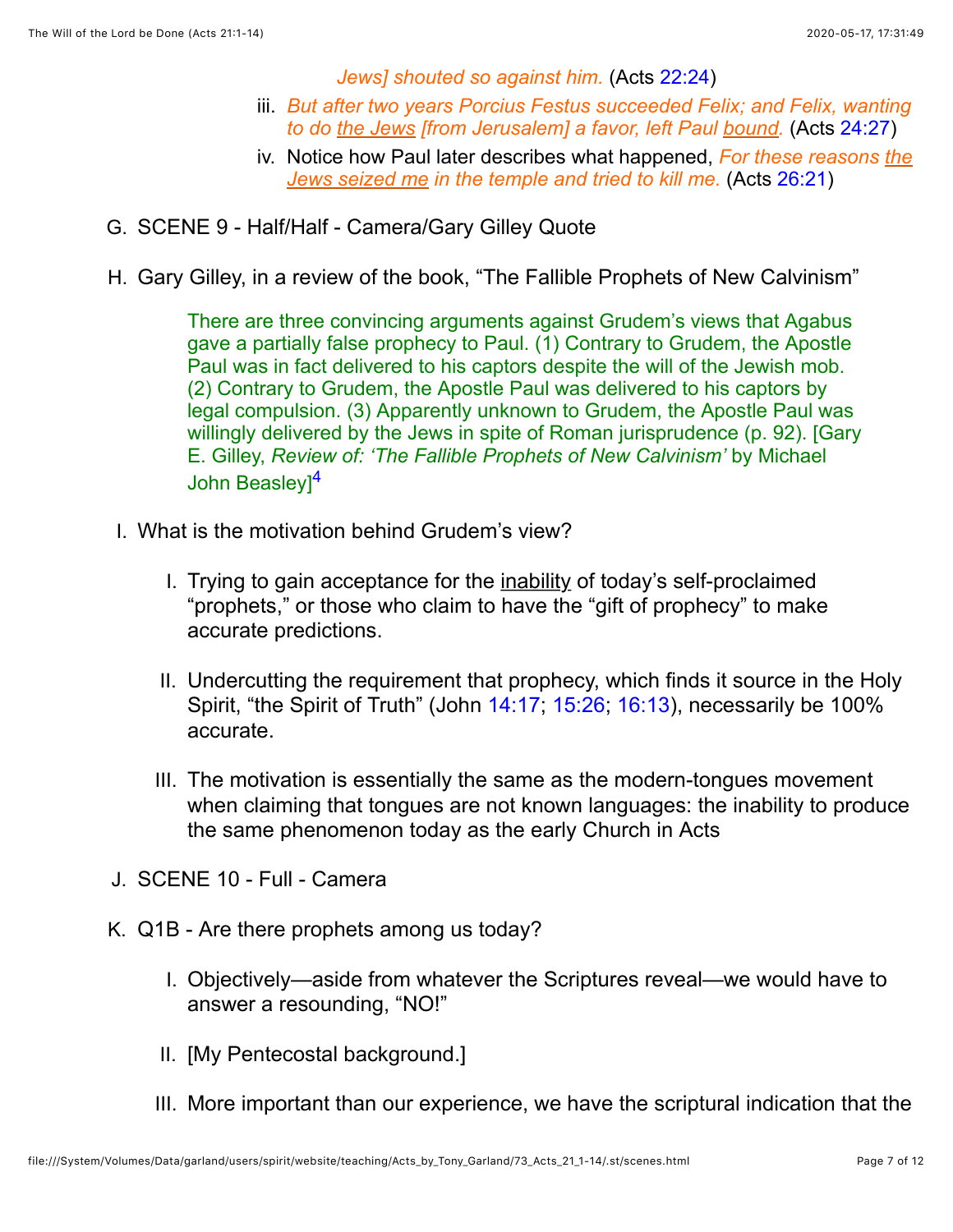<span id="page-7-2"></span>partial revelatory gifts of prophecy, tongues, and knowledge will cease (1Cor. [13\)](http://www.spiritandtruth.org/bibles/nasb/b46c013.htm%231Cor._C13V1)

- <span id="page-7-1"></span><span id="page-7-0"></span>IV. It is my belief, when studied carefully, Paul indicates this would take place when the partial is replaced by the complete: at the close of God's written revelation—the Scriptures as we have them today
	- a. SCENE 11 Half List of Resources with Links
	- b. For additional background
		- i. [Ecclesiology](http://www.spiritandtruth.org/teaching/57.htm)<sup>[e](#page-11-8)</sup> by Andy Woods, sessions 23 through 35.
		- ii. [Book of 1st Corinthians](http://www.spiritandtruth.org/teaching/Book_of_1st_Corinthians/22_1Cor_13_1-13/index.htm)<sup>[f](#page-11-9)</sup>, chapter 13, by Steve Lewis
		- iii. Article: [The Meaning of "The Perfect" in 1 Corinthians 13:8-13](http://www.spiritandtruth.org/teaching/documents/articles/index.htm%23105)<sup>9</sup> by Andy Woods
		- iv. [Article: Fallible New Testament Prophecy/Prophets? A Critique of](https://www.tms.edu/m/tmsj2h.pdf) Wayne Grudem's Hypothesi[sh](#page-11-11) by David Farnell.

### 14. **SCENE 12 - Full - Camera**

### 15. **Q2 - Did Paul "disobey" the Holy Spirit?**

- <span id="page-7-3"></span>A. What, exactly, did the Holy Spirit say?
	- I. Disciples in Tyre, *They told Paul through the Spirit not to go up to Jerusalem.* (Acts [21:4\)](http://www.spiritandtruth.org/bibles/nasb/b44c021.htm%23Acts_C21V4)
		- a. Notice they do not say, "thus says the LORD!"
		- b. As we'll see shortly, the phrase *through the Spirit* ([διὰ τοῦ πνεύματος](http://www.spiritandtruth.org/fontsu/index.htm) [*dia tou pneumatos*]) would seem to indicate that the Holy Spirit revealed to them what would happen to Paul in Jerusalem
		- c. As friends, they naturally sought to dissuade him out of concern for his safety
	- II. Via Agabus, *Thus says the Holy Spirit, 'So shall the Jews at Jerusalem bind the man who owns this belt, and deliver [him] into the hands of the Gentiles.'* (Acts [21:11](http://www.spiritandtruth.org/bibles/nasb/b44c021.htm%23Acts_C21V11))
- B. What did Paul's companions say after hearing Agabus?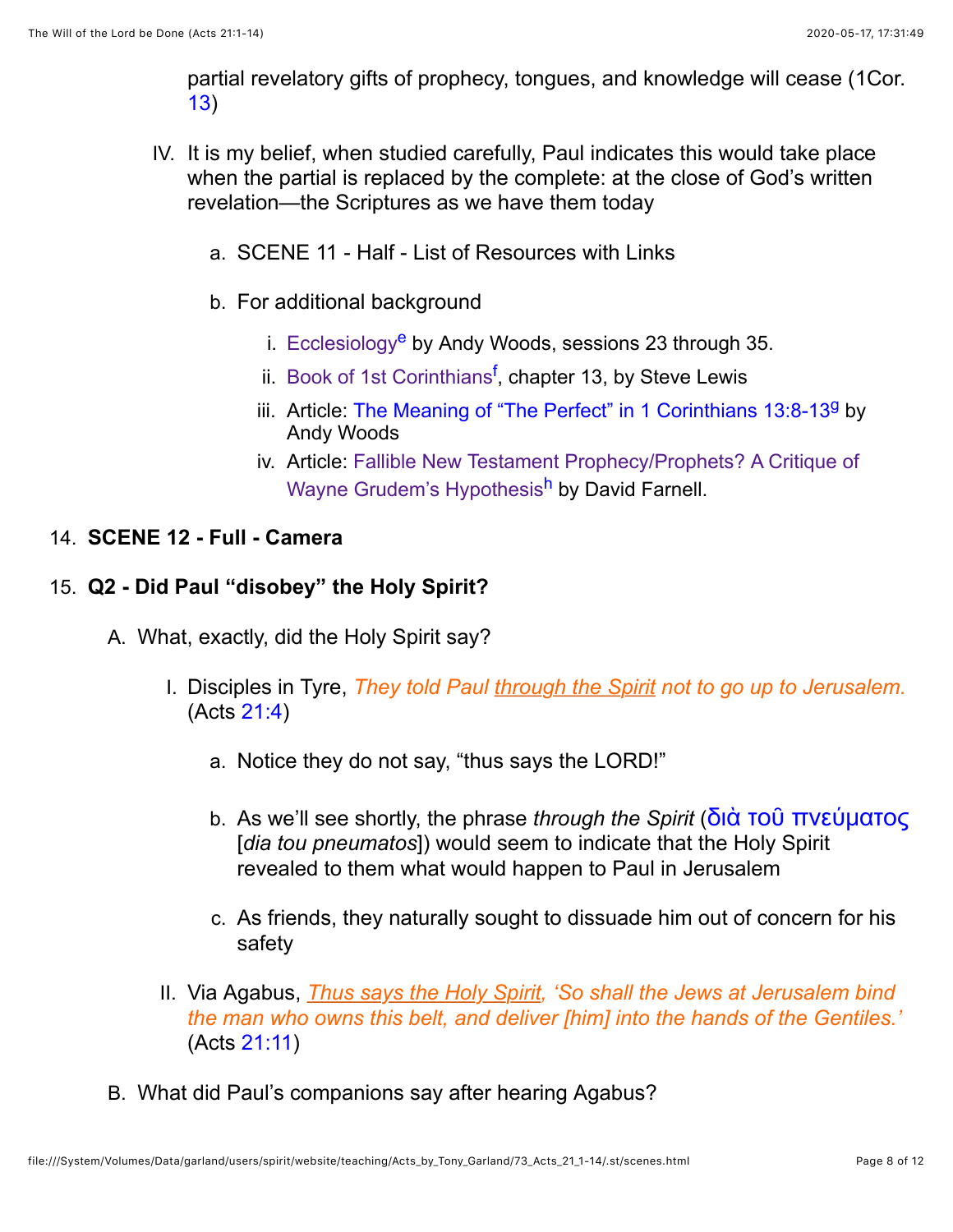*Now when we heard these things, both we and those from that place pleaded with him not to go up to Jerusalem.* (Acts [21:12](http://www.spiritandtruth.org/bibles/nasb/b44c021.htm%23Acts_C21V12))

- I. The predictions of what awaited Paul were assumed to be warnings from God to avoid the situation, but were they?
- II. Paul's willingness to proceed to Jerusalem, "come what may," set up his "fourth Missionary Journey", under arrest, to Rome.

*. . . "What do you mean by weeping and breaking my heart? For I am ready not only to be bound, but also to die at Jerusalem for the name of the Lord Jesus."* (Acts [21:13\)](http://www.spiritandtruth.org/bibles/nasb/b44c021.htm%23Acts_C21V13)

- a. Paul understood that their desire to protect him was not necessarily in accord with the will of God.
- C. SCENE 13 Half Scripture (Matthew [16:21-23](http://www.spiritandtruth.org/bibles/nasb/b40c016.htm%23Mat._C16V21), Acts [20:22-24\)](http://www.spiritandtruth.org/bibles/nasb/b44c020.htm%23Acts_C20V22)
- D. Similar to Peter's attempt to dissuade Jesus from the cross (Mat. [16:21-23](http://www.spiritandtruth.org/bibles/nasb/b40c016.htm%23Mat._C16V21))

*21 From that time Jesus began to show to His disciples that He must go to Jerusalem, and suffer many things from the elders and chief priests and scribes, and be killed, and be raised the third day. 22 Then Peter took Him aside and began to rebuke Him, saying, "Far be it from You, Lord; this shall not happen to You!" 23 But He turned and said to Peter, "Get behind Me, Satan! You are an offense to Me, for you are not mindful of the things of God, but the things of men."* (Mat. [16:21-23\)](http://www.spiritandtruth.org/bibles/nasb/b40c016.htm%23Mat._C16V21)

E. What had Paul said to the Ephesian elders?

*22 "And see, now I go bound in the spirit to Jerusalem, not knowing the things that will happen to me there, 23 "except that the Holy Spirit testifies in every city, saying that chains and tribulations await me. 24 "But none of these things move me; nor do I count my life dear to myself, so that I may finish my race with joy, and the ministry which I received from the Lord Jesus, to testify to the gospel of the grace of God."* (Acts [20:22-24](http://www.spiritandtruth.org/bibles/nasb/b44c020.htm%23Acts_C20V22))

- I. How could Paul be "bound in the spirit" unless He understood that it was God's will to walk through whatever would happen in returning to Jerusalem
- II. Capitalization is not in the Greek—those who think Paul is walking in disobedience to the intent of the Holy Spirit interpret "spirit" in Acts [20:22](http://www.spiritandtruth.org/bibles/nasb/b44c020.htm%23Acts_C20V22) as Paul's spirit, not the Holy Spirit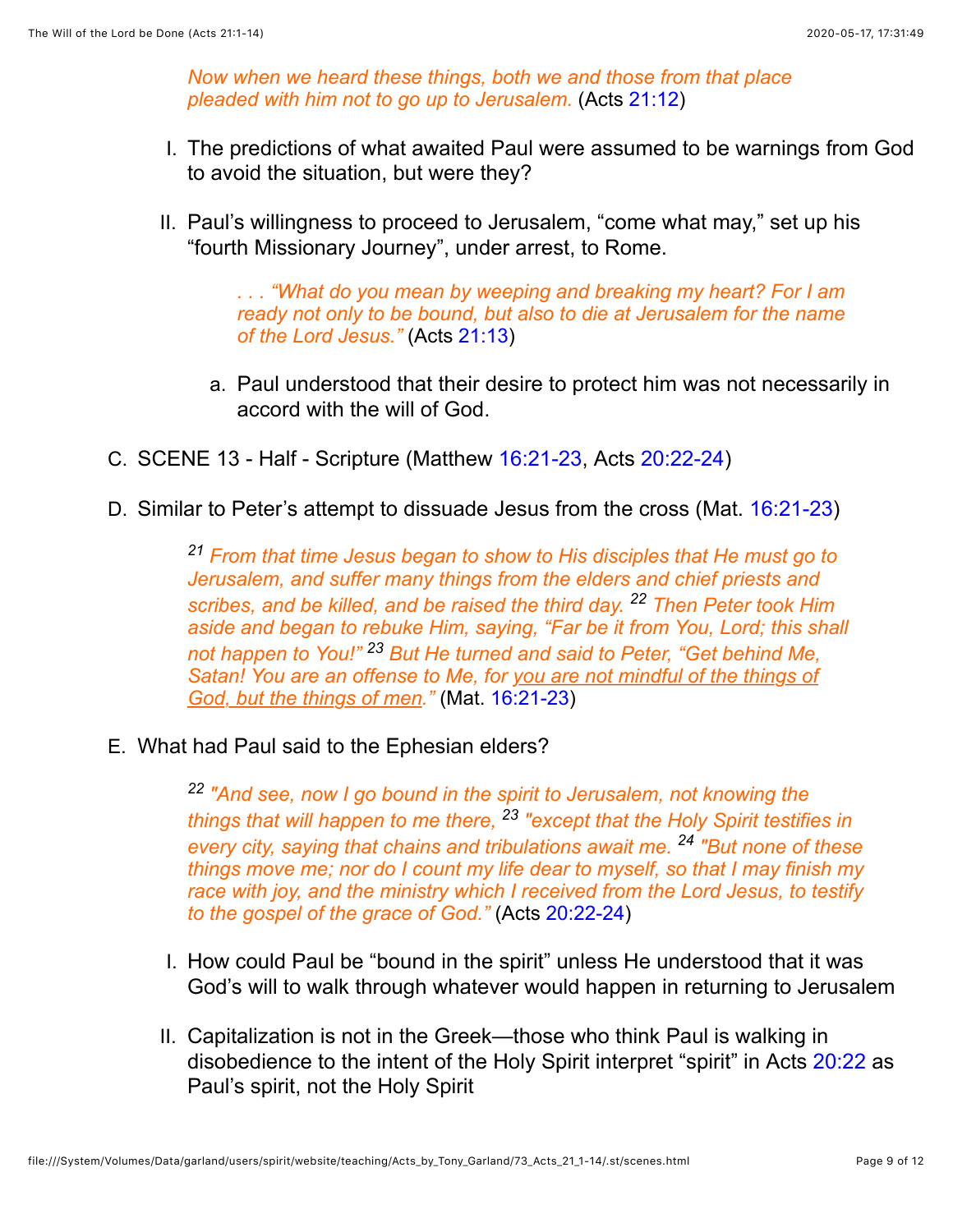- F. SCENE 14 Full Camera
- G. The key verse in this passage

*So when he would not be persuaded, we ceased, saying, "The will of the Lord be done."* (Acts [21:14\)](http://www.spiritandtruth.org/bibles/nasb/b44c021.htm%23Acts_C21V14)

H. Jesus spoke to Paul after the Romans took him by force after his return to Jerusalem

> *But the following night the Lord stood by him and said, "Be of good cheer, Paul; for as you have testified for Me in Jerusalem, so you must also bear witness at Rome."* (Acts [23:11](http://www.spiritandtruth.org/bibles/nasb/b44c023.htm%23Acts_C23V11))

- I. The uproar by the Jews leading to Paul's subsequent restraint and imprisonment by Rome was how Jesus intended to send Paul on the "fourth Missionary Journey" to Rome
- II. Paul's role was to be like that of earlier men sent by God to deliver an unwelcome message that would not be accepted
	- a. SCENE 15 Full Scripture (Ezekiel [2:1-7;](http://www.spiritandtruth.org/bibles/nasb/b26c002.htm%23Eze._C2V1) Isaiah [6:8-11\)](http://www.spiritandtruth.org/bibles/nasb/b23c006.htm%23Isa._C6V8)
	- b. Ezekiel's commissioning (Ezekiel [2](http://www.spiritandtruth.org/bibles/nasb/b26c002.htm%23Eze._C2V1))

*1 And He said to me, "Son of man, stand on your feet, and I will speak to you." 2 Then the Spirit entered me when He spoke to me, and set me on my feet; and I heard Him who spoke to me. 3 And He said to me: "Son of man, I am sending you to the children of Israel, to a rebellious nation that has rebelled against Me; they and their fathers have transgressed against Me to this very day. 4 "For [they are] impudent and stubborn children. I am sending you to them, and you shall say to them, 'Thus says the Lord GOD.' 5 "As for them, whether they hear or whether they refuse-for they [are] a rebellious house-yet they will know that a prophet has been among them. 6 "And you, son of man, do not be afraid of them nor be afraid of their words, though briers and thorns [are] with you and you dwell among scorpions; do not be afraid of their words or dismayed by their looks, though they [are] a rebellious house. 7 "You shall speak My words to them, whether they hear or whether they refuse, for they [are] rebellious.* (Ezekiel. 2:1-7)

c. Isaiah's commissioning (Isaiah [6\)](http://www.spiritandtruth.org/bibles/nasb/b23c006.htm%23Isa._C6V1)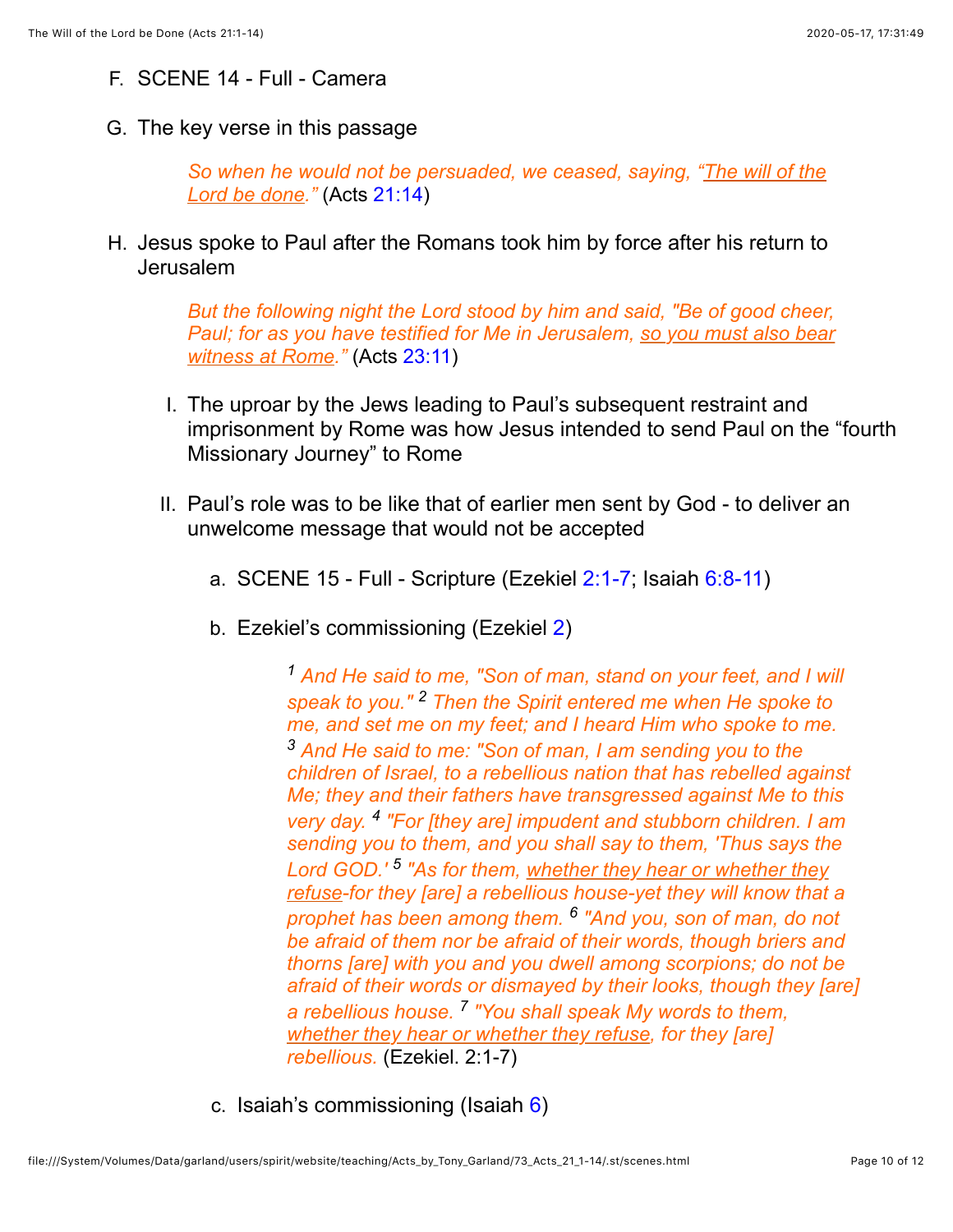*8 Also I heard the voice of the Lord, saying: "Whom shall I send, And who will go for Us?" Then I said, "Here [am] I! Send me." 9 And He said, "Go, and tell this people: 'Keep on hearing, but do not understand; Keep on seeing, but do not perceive.' 10 "Make the heart of this people dull, And their ears heavy, And shut their eyes; Lest they see with their eyes, And hear with their ears, And understand with their heart, And return and be healed." 11 Then I said, "Lord, how long?" And He answered: "Until the cities are laid waste and without inhabitant, The houses are without a man, The land is utterly desolate* (Isaiah [6:8-11](http://www.spiritandtruth.org/bibles/nasb/b23c006.htm%23Isa._C6V8))

- III. SCENE 16 Full Camera
- IV. Paul's witness to parts of the Gentile world, such as Rome, *depended upon* his rejection by the majority of Jews in Jerusalem.
	- a. His "Fourth Missionary Journey" was underwritten by persecution
	- b. As the Lord had revealed to Ananias—who was sent to minister to Paul in Damascus

*15 ". . . he is a chosen vessel of Mine to bear My name before Gentiles, kings, and the children of Israel. 16 "For I will show him [how many things he must suffer for My name's sake."](http://www.spiritandtruth.org/bibles/nasb/b44c009.htm%23Acts_C9V15)* (Acts 9:15- 16)

- 16. **SCENE 17 Full Cover Slide**
- 17. **Closing Prayer**

<span id="page-10-1"></span><span id="page-10-0"></span>SpiritAndTruth.org Scan Code [contact@SpiritAndTruth.org](mailto:contact@spiritandtruth.org?subject=ST-EMAIL:%20The%20Will%20of%20the%20Lord%20be%20Done%20(Acts%2021:1-14))

Endnotes: